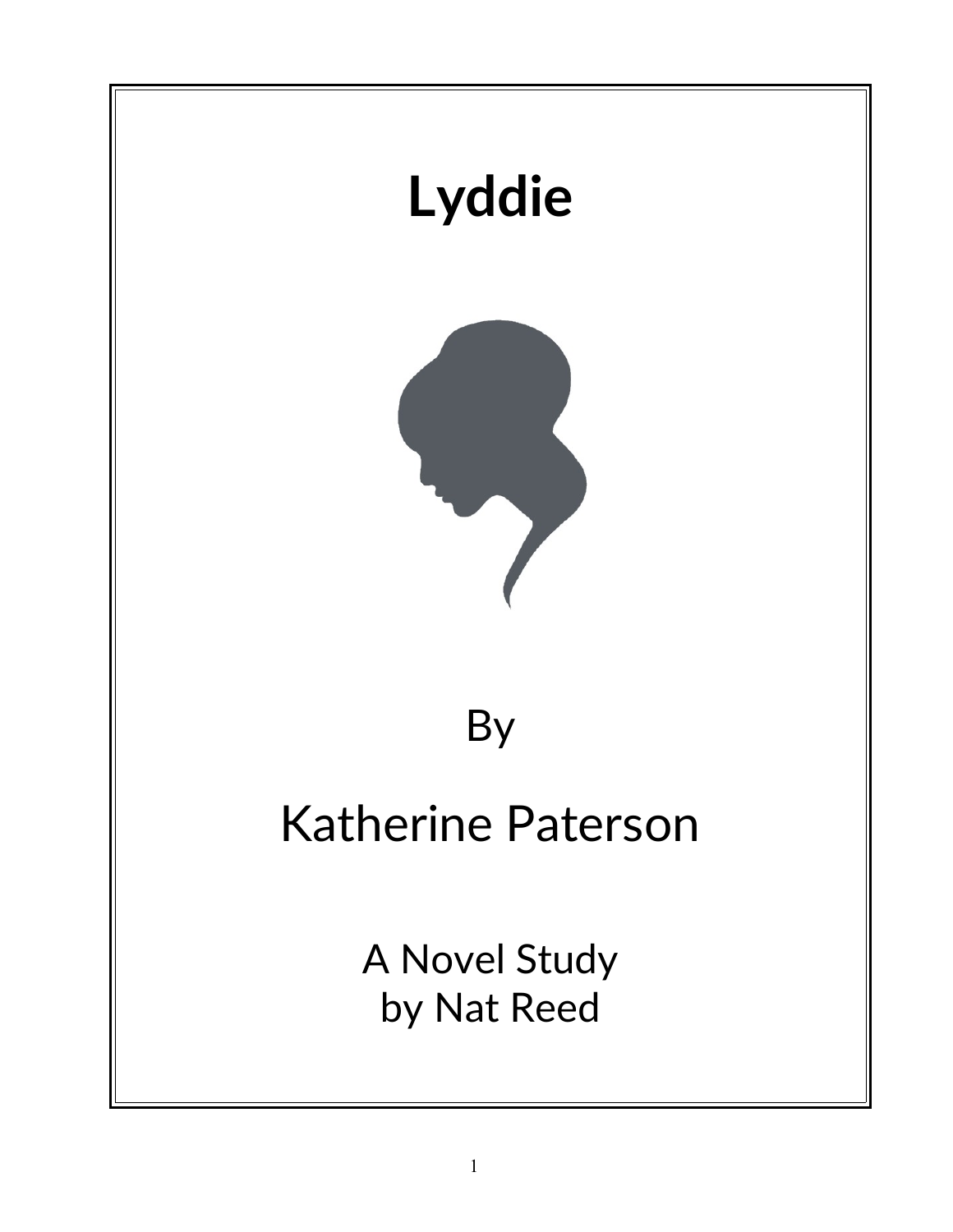

## **Table of Contents**

| <b>Suggestions and Expectations</b> | 3  |
|-------------------------------------|----|
|                                     |    |
| List of Skills                      | 4  |
|                                     |    |
| Synopsis / Author Biography         | 5  |
|                                     |    |
| <b>Student Checklist</b>            | 6  |
|                                     |    |
| Reproducible Student Booklet        |    |
|                                     |    |
| <b>Answer Key</b>                   | 78 |

**About the author:** Nat Reed was a member of the teaching profession for more than 35 years. He was a full-time instructor at Trent University in the Teacher Education Program for nine years. For more information on his work and literature, visit [novelstudies.org.](http://www.novelstudies.org/)

> Copyright © 2015 Nat Reed Revisions Completed in 2022 All rights reserved by author. Permission to copy for single classroom use only. Electronic distribution limited to single classroom use only. Not for public display.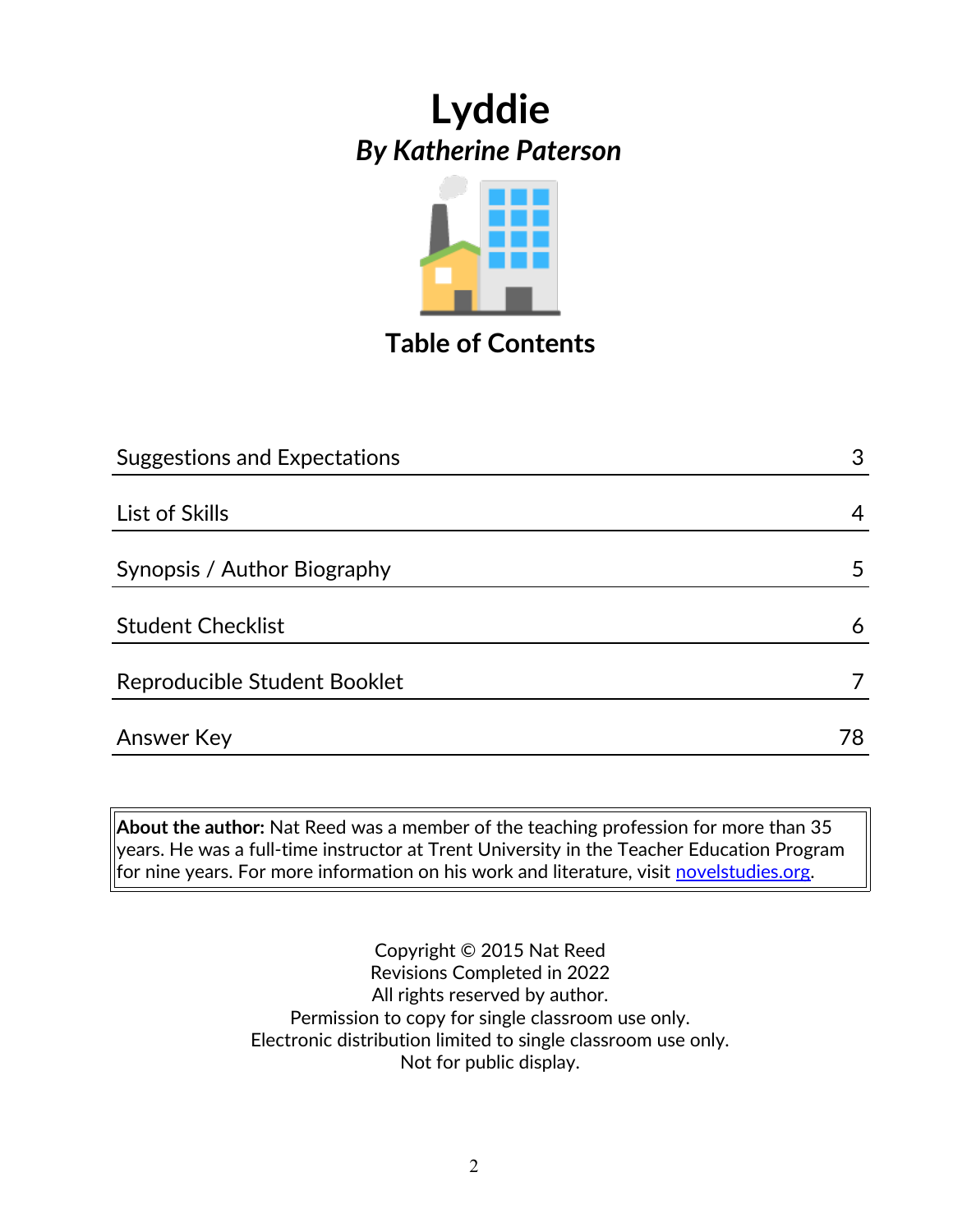

### **Suggestions and Expectations**

This curriculum unit can be used in a variety of ways. Each chapter of the novel study focuses on one chapter of *Lyddie* and is comprised of these different activities:

- 1. Before You Read
- 2. Vocabulary Building
- 3. Comprehension Questions
- 4. Language and Extension Activities

A **portfolio cover** (p.7) as well as a **Checklist** (p.6) are included so that students may track of their completed work.

**Every activity need not be completed by all students.** 

#### **Links with the Common Core Standards (U.S.)**

Many of the activities included in this curriculum unit are supported by the Common Core Standards. For instance the *Reading Standards for Literature, Grade 5*, makes reference to

a) determining the meaning of words and phrases. . . including figurative language;

b) explaining how a series of chapters fits together to provide the overall structure;

c) compare and contrast two characters;

d) determine how characters … respond to challenges;

e) drawing inferences from the text;

f) determining a theme of a story . . . **and many others.**

**Themes** which may be taught in conjunction with the novel include factory life in the 19<sup>th</sup> Century, perseverance, personal growth, selflessness, loyalty, independence.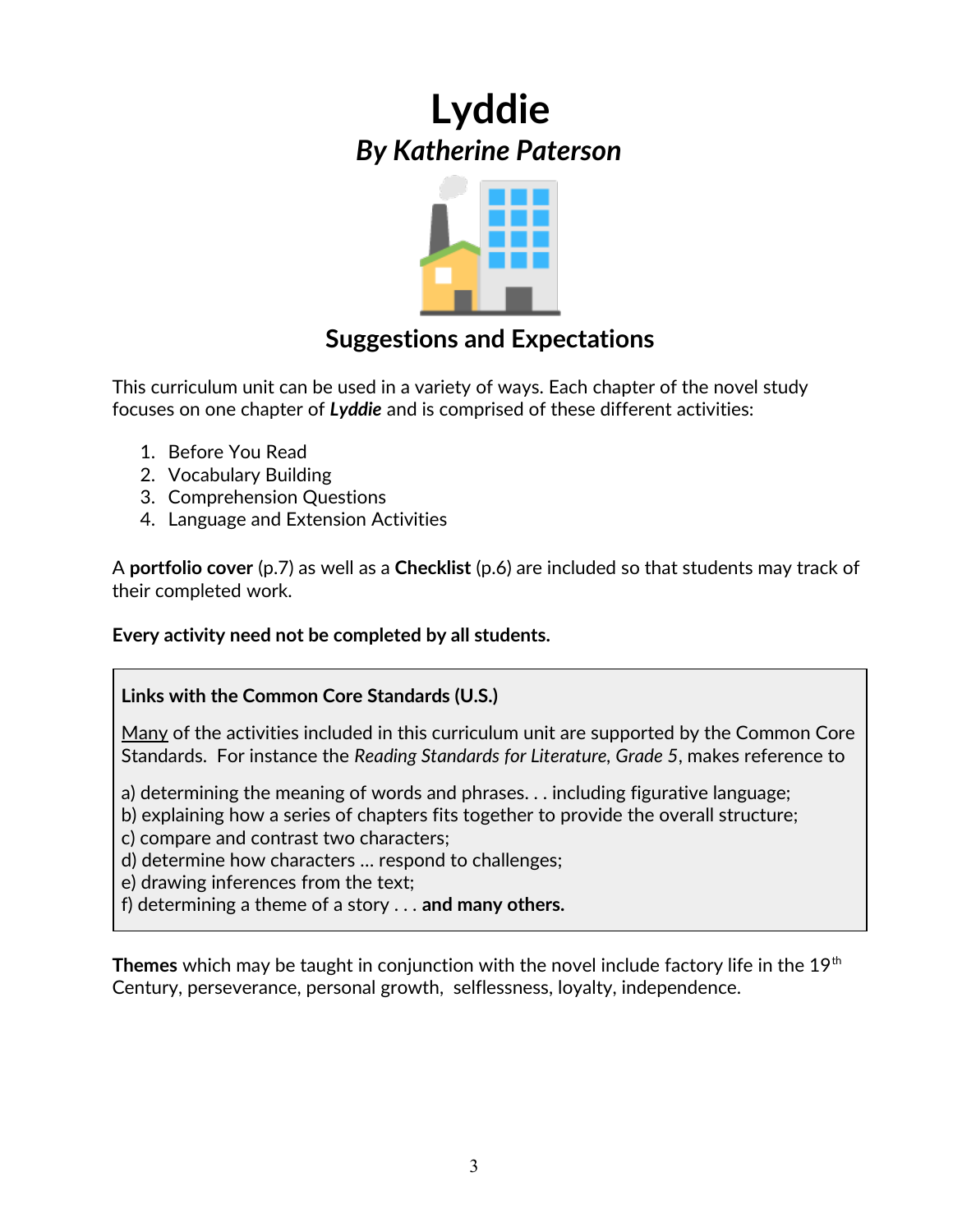## **List of Skills**

### **Vocabulary Development**

- 1. Locating descriptive words/phrases 7. Identify *anagrams*
- 2. Listing synonyms/homophones and B. Listing compound words
- 3. Identifying / creating *alliteration* 9. Identifying parts of speech
- 4. Use of capitals and punctuation 10. Identify/create *similes*
- 
- 6. Identify *personification*.

### **Setting Activities**

1. Summarize the details of a setting

### **Plot Activities**

- 1. Complete a *time line* of events 4. Identify *cliffhangers*
- 
- 

### **Character Activities**

- 
- 2. Identify the protagonist/antagonist 4. Compare characters

### **Creative and Critical Thinking**

- 
- 2. Write a newspaper story **7.** Write a book review
- 
- 
- 

### **Art Activities**

- 
- 
- 
- 
- 
- 
- 5. Identifying syllables 11. Identification of root words

- 
- 2. Identify conflict in the story 5. Identify the climax of the novel.
- 3. Complete Five W's Chart 6. Complete a Story Pyramid
- 1. Determine character traits 3. Relating personal experiences
	-
- 1. Research 6. Write about personal feelings
	-
- 3. Participate in a talk show 8. Complete an Observation Chart
- 4. Conduct an interview 9. Complete a KWS Chart
- 5. Create a poem 10. Create a friendly letter.
- 1. A Storyboard 3. Design a cover for the novel
- 2. Create a collage 4. Create a comic strip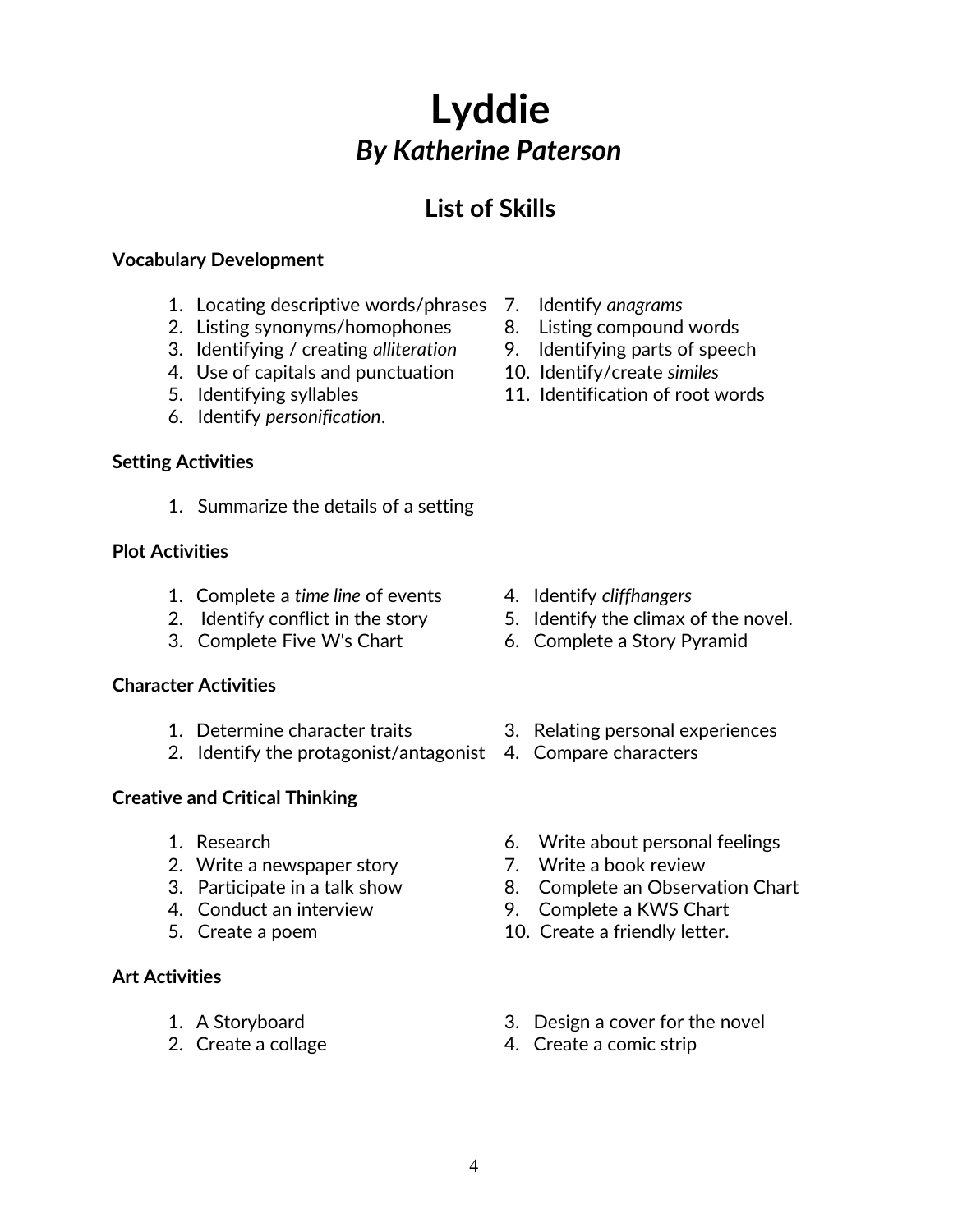

#### **Synopsis**

 Her parents are gone, and her brother and sisters sent to live with other people. Lyddie Worthen is on her own. When Lyddie hears about the mill jobs in Lowell, Massachusetts, she heads there with the goal of earning enough money to reunite her family. Six days a week from dawn to dusk Lyddie and the other girls run weaving looms in the murky dust-and-lint-filled factory. Lyddie learns to read – and to handle the menacing overseer. But when the working conditions begin to affect her friends' health, she has to make a choice. Will she speak up for better working conditions and risk her job – and her dream? Or will she stay quiet until it is perhaps too late? [The Publisher - Penguin]

A complete synopsis and other helpful reviews can be found online at such sites as the following: <http://en.wikipedia.org/wiki/Lyddie>

> **Author Biography** *Katherine Paterson*

Katherine Paterson was born in China to missionary parents in 1932. In 1937 the family was forced to flee China because of the war between China and Japan. Katherine's first language was Chinese, so when she returned to the United States she found it difficult to learn how to read and write in English. Katherine's first book was published in 1976, and the next year her highly-acclaimed children's novel, *Bridge to Terabithia* was published. This book, and some of her other novels feature difficult themes, such as the death of a loved one. She has twice won prestigious Newbery Awards for her novels *Jacob Have I Loved* and *Bridge to Terabithia*.

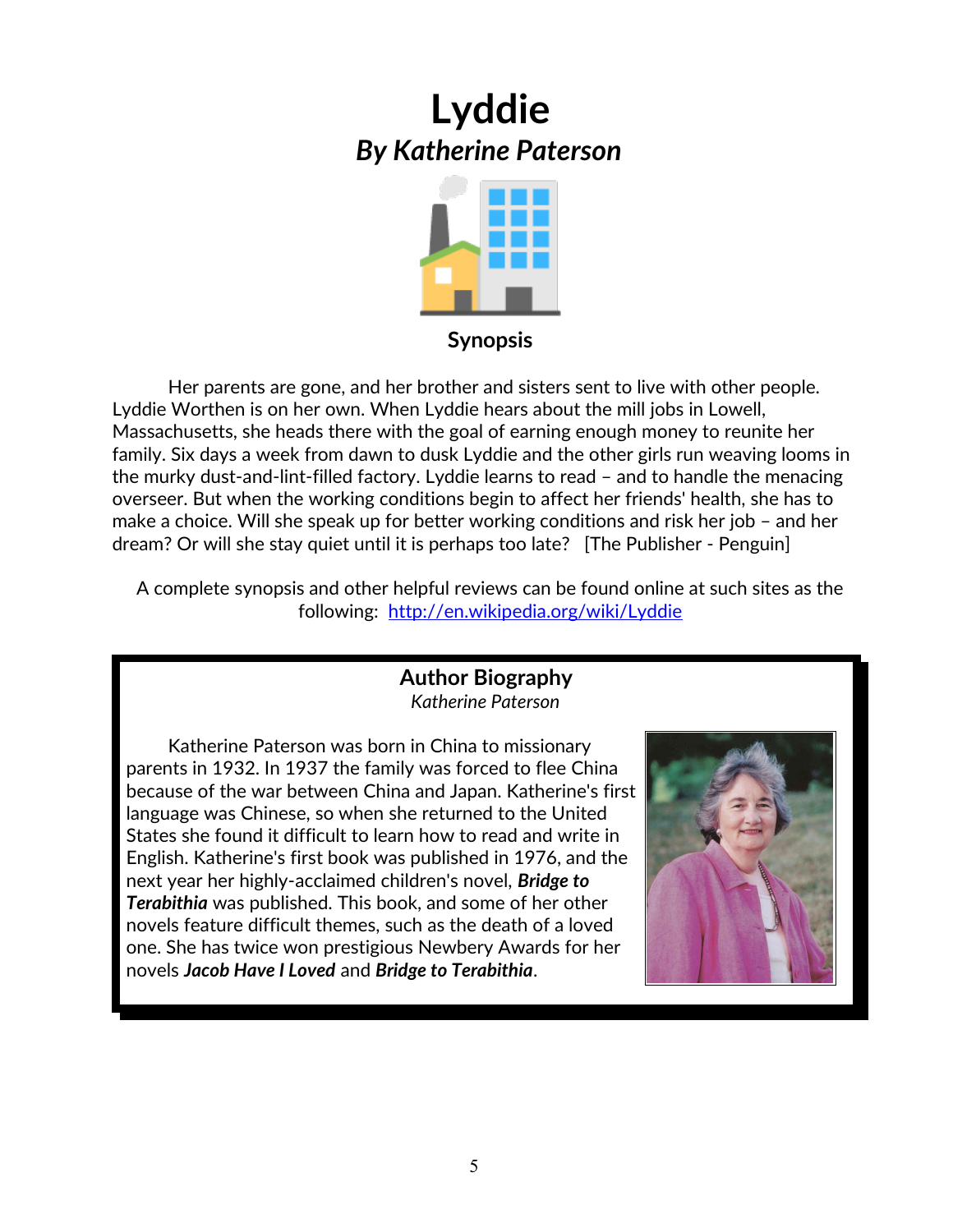

**Student Checklist**

Student Name

| Assignment | Grade / Level | Comments |
|------------|---------------|----------|
|            |               |          |
|            |               |          |
|            |               |          |
|            |               |          |
|            |               |          |
|            |               |          |
|            |               |          |
|            |               |          |
|            |               |          |
|            |               |          |
|            |               |          |
|            |               |          |
|            |               |          |
|            |               |          |
|            |               |          |
|            |               |          |
|            |               |          |
|            |               |          |
|            |               |          |
|            |               |          |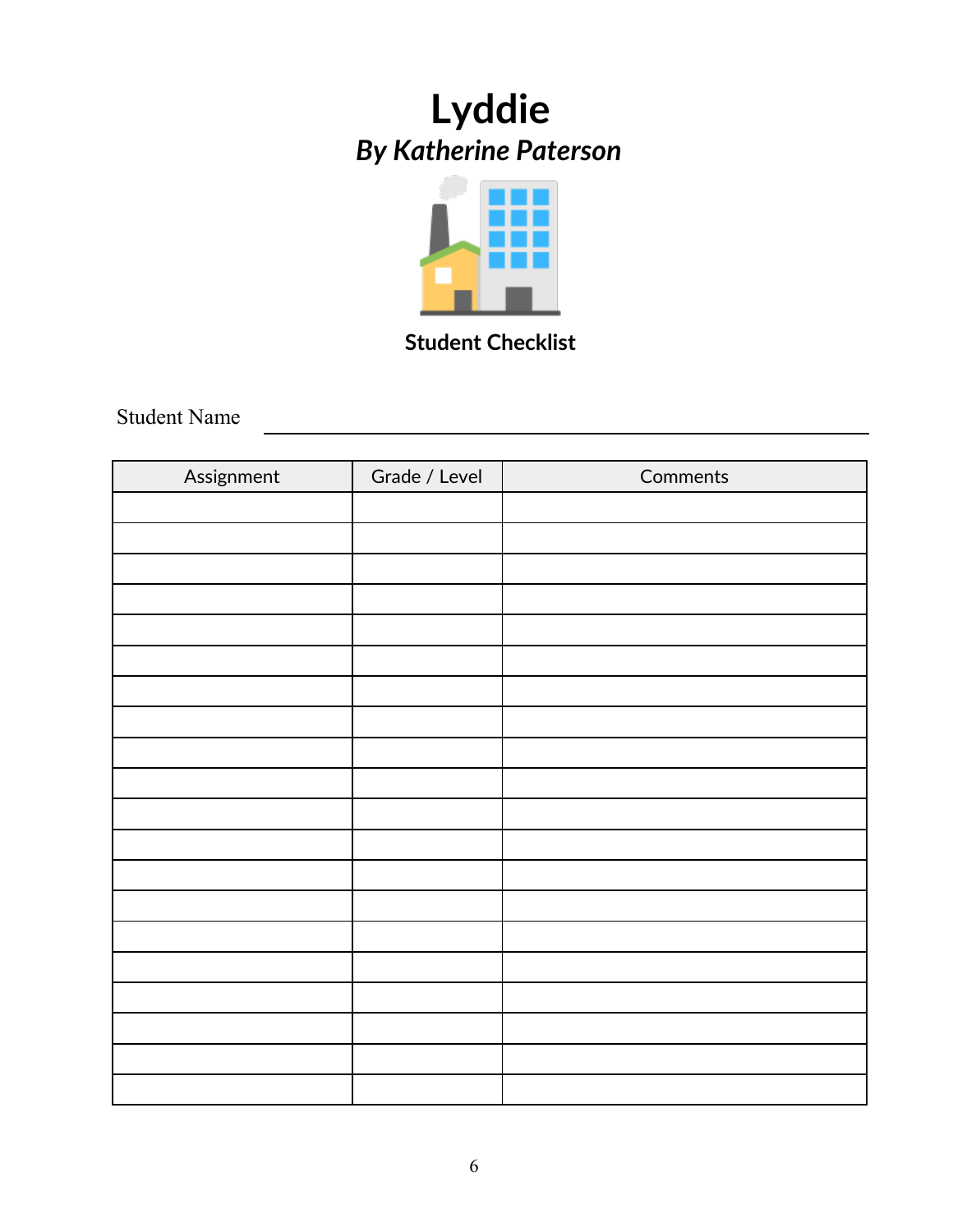# **Lyddie**



*By Katherine Paterson*

Name: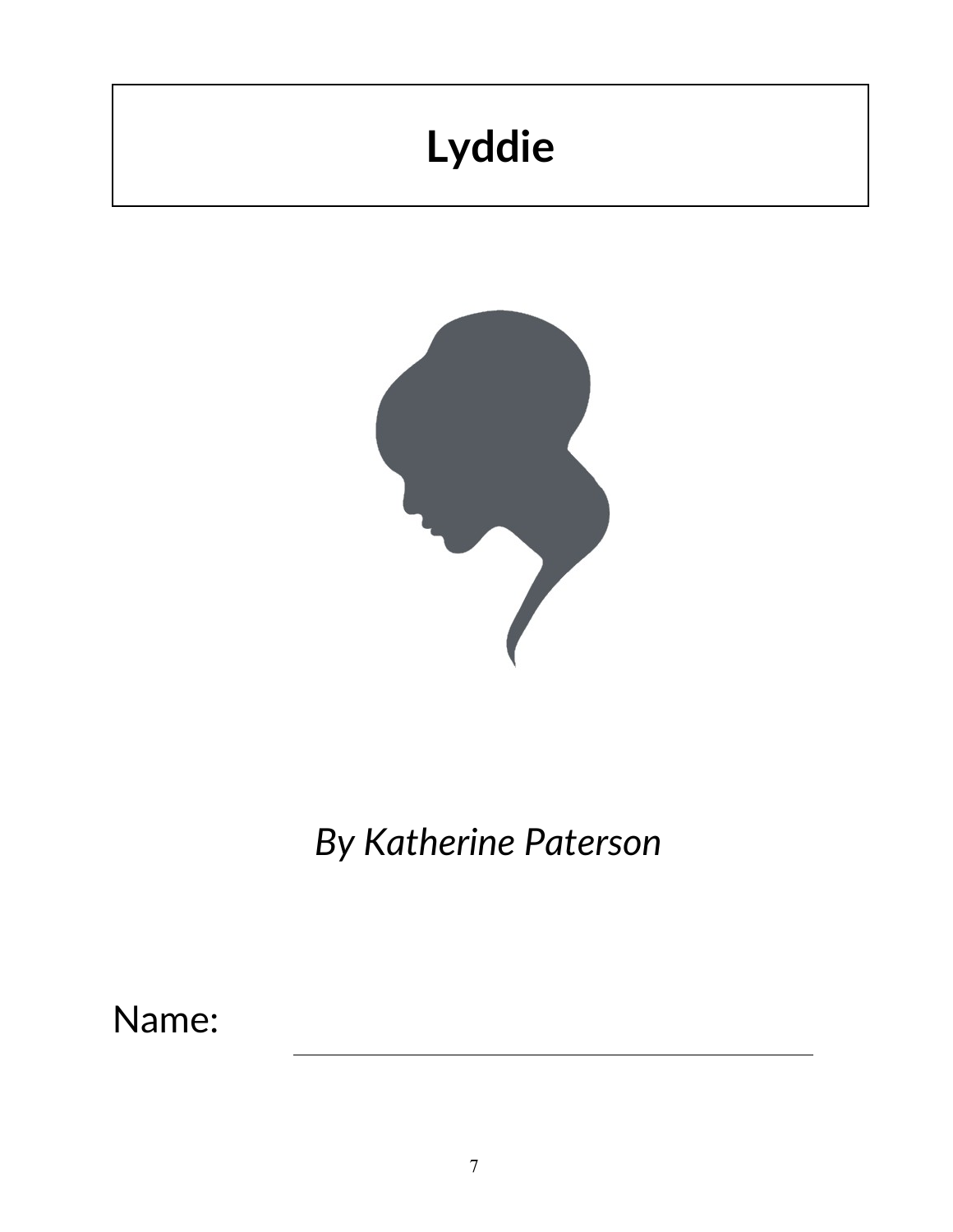## **Lyddie** *By Katherine Paterson* **Chapters 1-2**

## **Before you read the chapters**:

The **protagonist** in most novels features the main character or "good guy". The protagonist of our novel is thirteen-year-old Lyddie Worthen, a very determined, hard-working girl whose life is turned upside down when she is abandoned by her parents and forced to survive on her own as best she can. Think back on some of your favorite characters from past novels you have read or movies you've seen. What do you think makes for an especially interesting **protagonist**?

## **Vocabulary:**

Choose a word from the list to complete each sentence.

| adversary | frustration | accustomed | $\Box$ acknowledge |
|-----------|-------------|------------|--------------------|
| plaits    | abundance   | primitive  | persisted          |

- 1. The \_\_\_\_\_\_\_\_\_\_\_\_\_\_\_-looking drawing appeared to have been made by a child.
- 2. Mrs. Baker would not even \_\_\_\_\_\_\_\_\_\_ anyone who asked a question at the meeting.
- 3. There was an \_\_\_\_\_\_\_\_\_\_\_\_\_\_\_\_\_\_ of grapes on the vines.
- 4. The \_\_\_\_\_\_\_\_\_\_\_\_\_\_\_\_ in her hair must have taken hours to do.
- 5. Couldn't you see the look of \_\_\_\_\_\_\_\_\_\_\_\_\_\_\_\_\_\_ on Mr. Gerbel's face?
- 6. Marjorie \_\_\_\_\_\_\_\_\_\_\_\_\_\_\_\_\_\_\_ until she finally completed the 3-D jigsaw puzzle.
- 7. I'm afraid that Captain Hook will prove to be a worthy \_\_\_\_\_\_\_\_\_\_\_\_\_\_ for Peter Pan.
- 8. Before long the children grew \_\_\_\_\_\_\_\_\_\_\_\_\_\_ to their stepmother's cooking.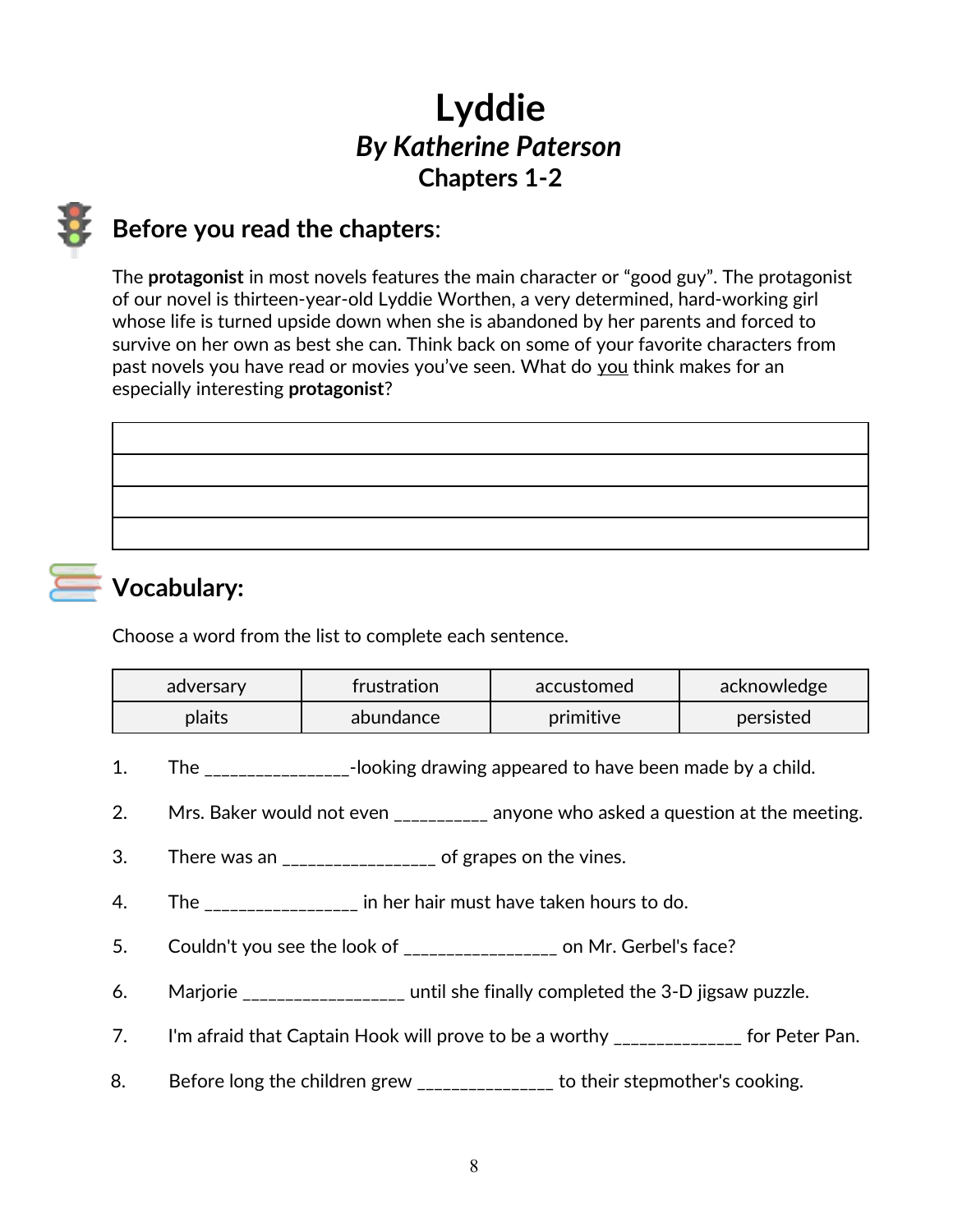

- 1. What is the **setting** of the story in Chapter One?
- 2. The novel opens with a serious crisis for Lyddie and her family. Describe briefly what danger faced the Worthen family and how it was resolved.

- 3. How did Lyddie demonstrate her courage during this incident?
- 4. What is your impression of Lyddie's mother in this chapter? Please explain how you formed this opinion.

- 5. What momentous decision does Lyddie's mother make in Chapter One?
- 6. Investigate: Lyddie's mother accuses her neighbors, the Stevenses, of being abolitionists. Given that the novel takes place in the United Staes during the 1840s, what is meant by *abolitionist*?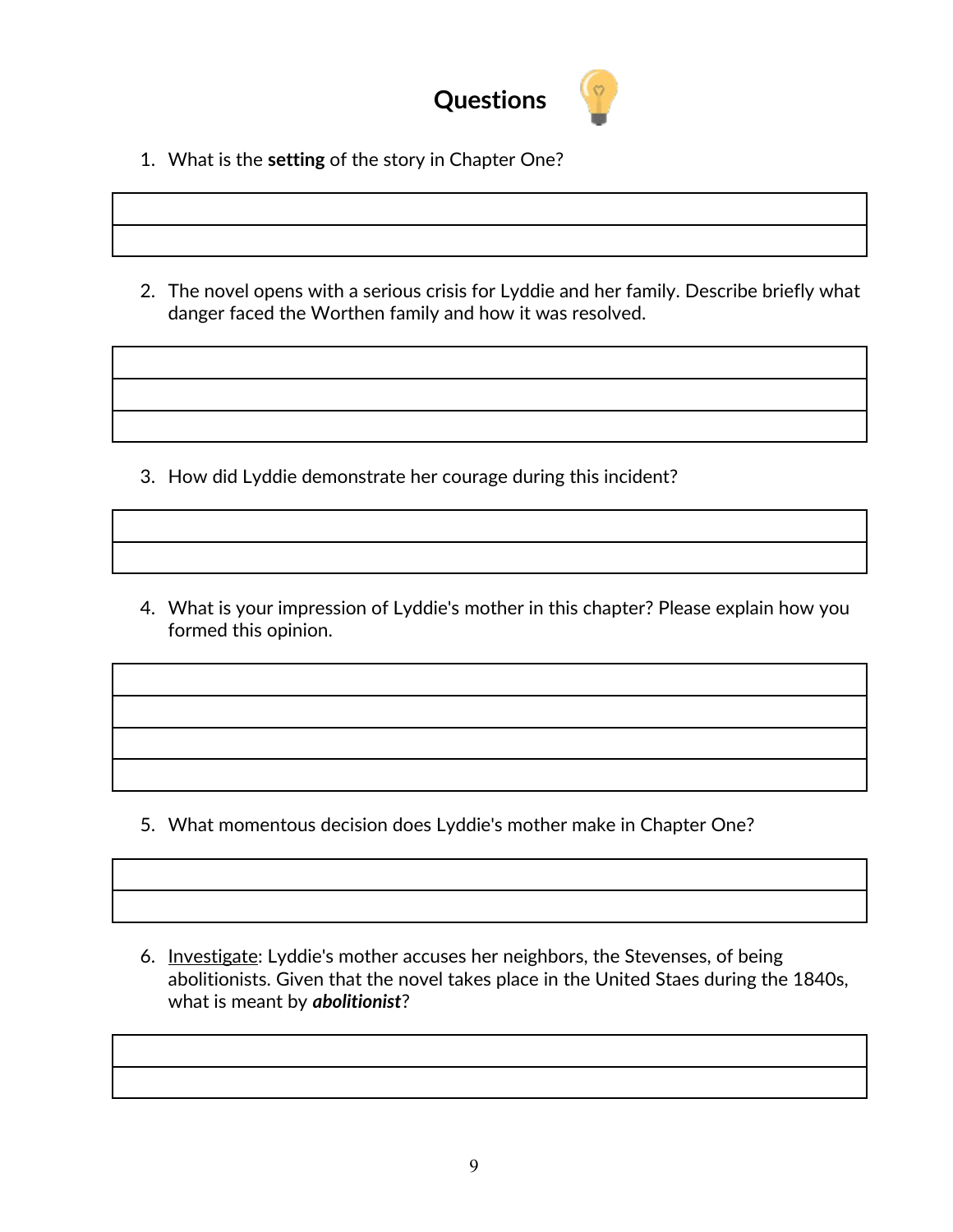7. What bad news did Lyddie's mother's letter bring at the end of Chapter One?

8. What kindness did Mr. Stevens show Lyddie and Charles?

- 9. What did Luke offer to do for the Worthens?
- 10. Describe how you would probably be feeling at the end of Chapter Two if you were Lyddie (or Charles).
	- **Language Activity**



## **A. The Quakers**

Lyddie's mother seems to look down her nose at the Stevens family because they are Quakers, and even Lyddie is a bit embarrassed to be seen with Luke. Using resources in your school library or on the Internet investigate the Quaker people and then record three interesting facts about them in the space below.



| ◠ |  |
|---|--|
|   |  |
| ◠ |  |
|   |  |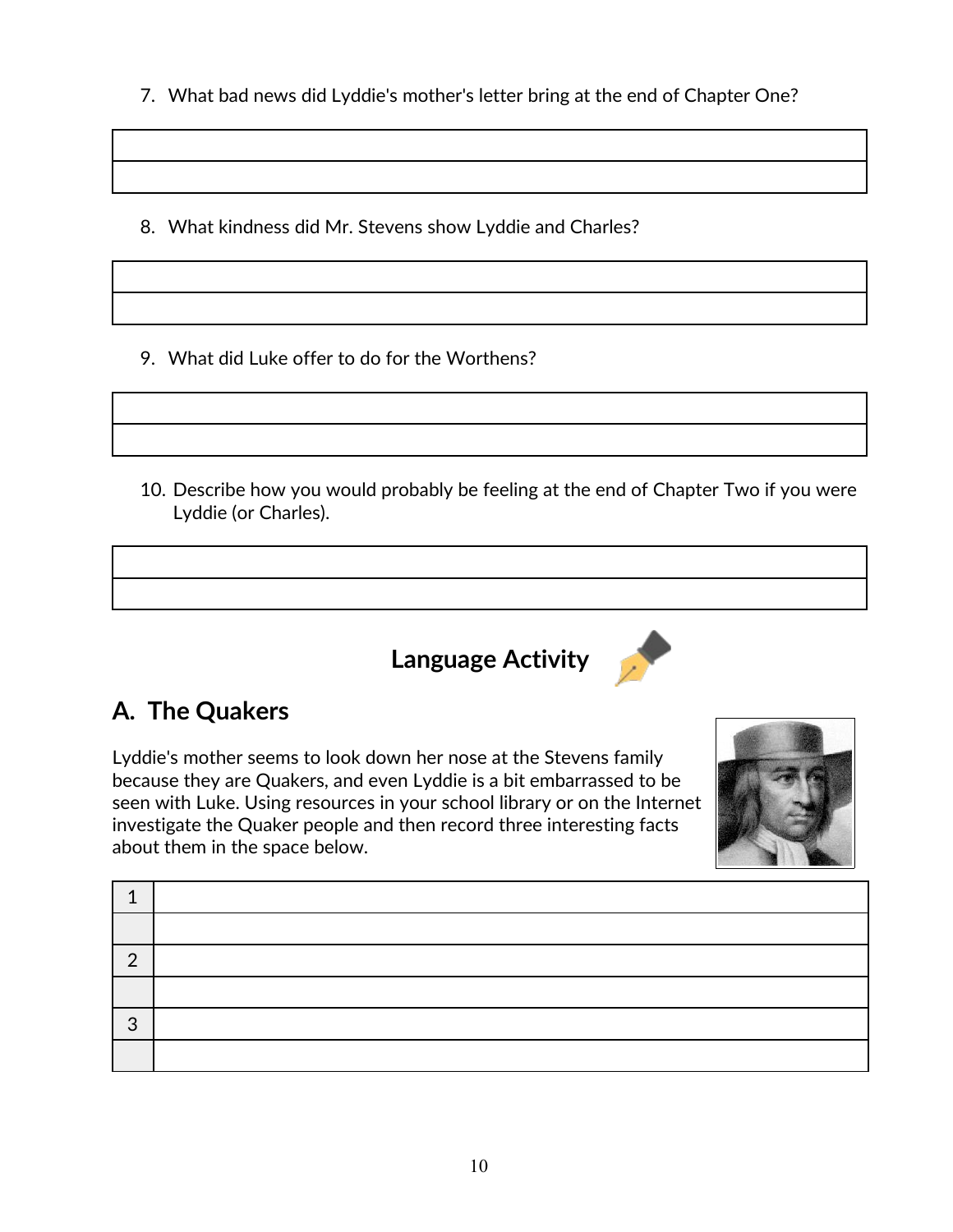**B. Personification** is giving human qualities to something that is not human. Here's an example from Chapter One: … t*he tiny eyes* [of the black bear] *bright with hungry anticipation.*

Describe how the bear's eyes are personified in this example.

Create your own example of personification.

As you continue to read through the novel be on the lookout for other examples of this literary device. If you should find one, come back to this question and enter it below.

**C***.* Many authors enjoy using **alliteration –** a literary device where the author **r**epeats the same sound at the beginning of several words. Here's one such example from Chapter One: *… tears of laughter and relief ran down her thin cheeks.*



Using your imagination, create your own examples of **alliteration** from the following topics. Each example must contain a minimum of three words.

| The roar of a black bear. |  |
|---------------------------|--|
| A spring rain shower.     |  |
| Your own choice.          |  |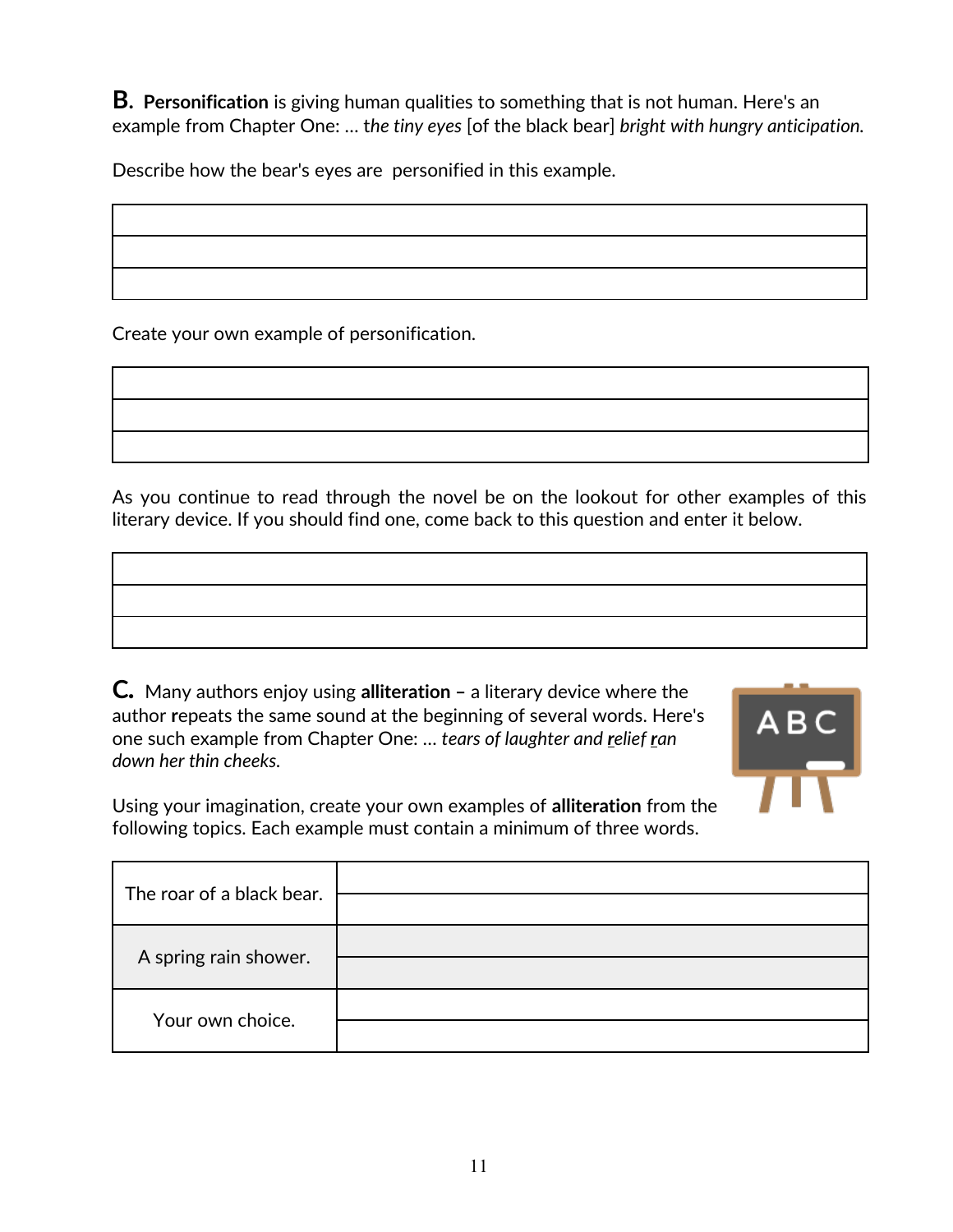## **D. Simile**

A **simile** is a comparison using the words "like" or "as". An example from Chapter One is, *… he [the bear] was wearing it over his head like a black pumpkin.* What two things are being compared in this example?



Invent your own **similes** comparing the following items with something from your own imagination:

a) fingernails being dragged across a chalkboard

b) a bowling ball landing in the gutter

Look for a **simile** in the remaining chapters of the novel. If you find one return to this question and record it below.

### **E. Homophones**

Homophones are words which sound the same but have different meanings. An example is *air* and *heir*. These chapters feature words which are examples of homophones. In the chart below, create sentences which show the meaning of each set.



| <b>Example 1</b>    |  |  |
|---------------------|--|--|
| Homophones Sentence |  |  |
| $ 1.$ pain          |  |  |
| $ 2.$ pane          |  |  |

| <b>Example 2</b>    |  |  |
|---------------------|--|--|
| Homophones Sentence |  |  |
| $ 1.$ ways          |  |  |
| 2. weighs           |  |  |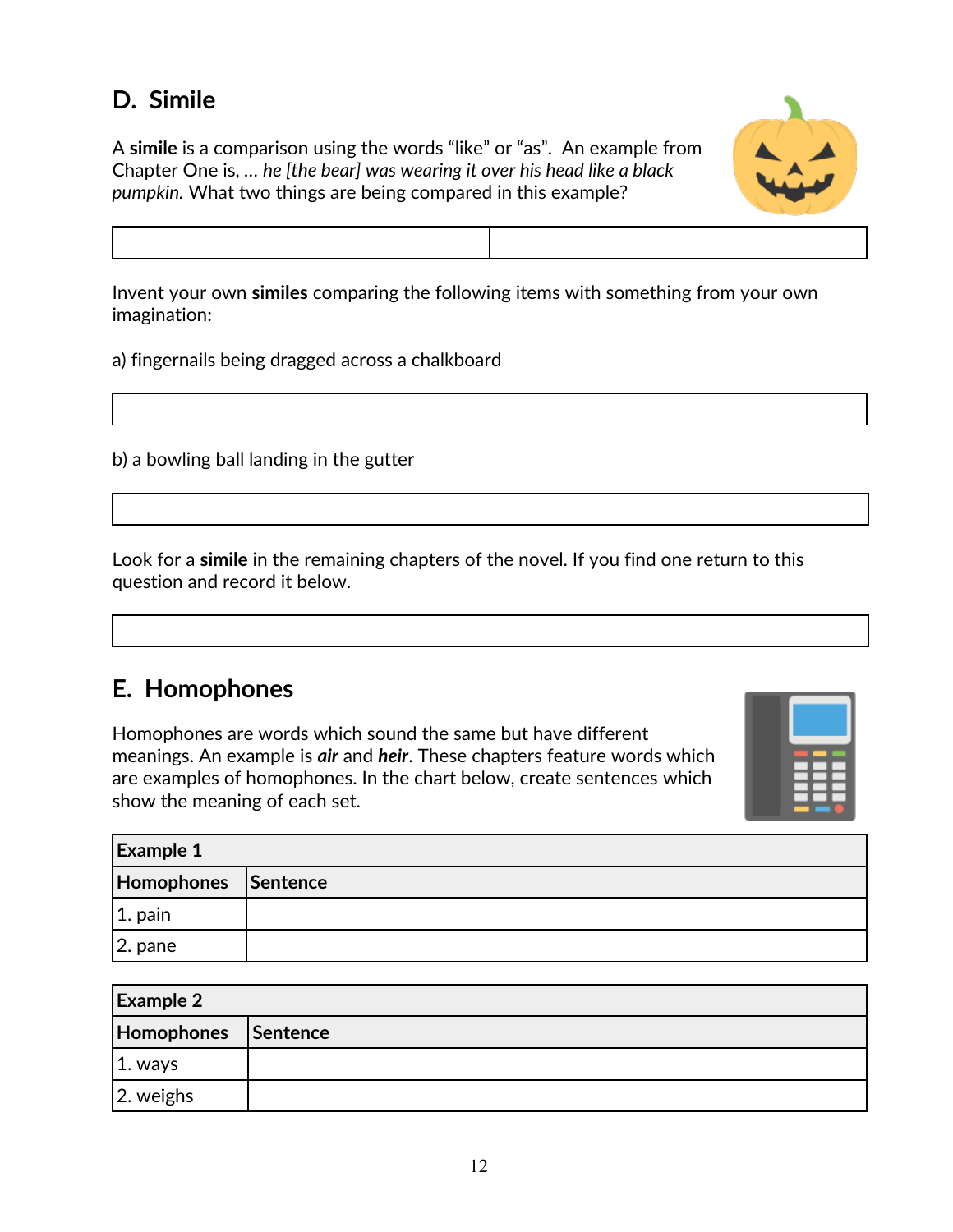## **F. Sequence Chart**

Choose what you consider to be the six most important events in these chapters. In each of the six boxes below list the six events that you have chosen, describing what happened and telling why you consider this to be an essential part of the story.